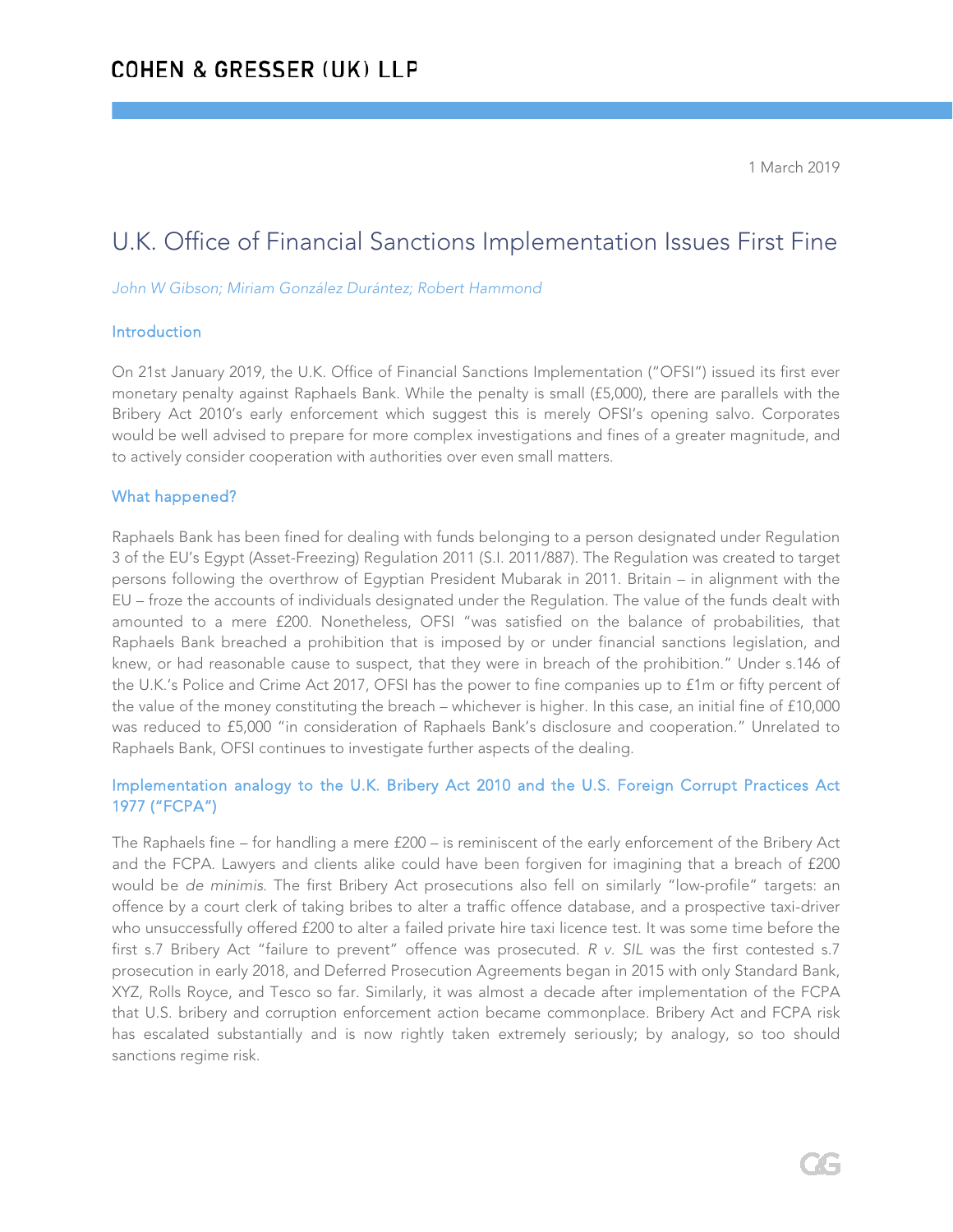### Proactive Preparation

The Raphaels Bank fine should be viewed as a dress rehearsal for more complex, higher value settlements and investigations. It also demonstrates that even small infringements will be taken seriously by OFSI. However, we do not anticipate that OFSI will be restricted to small scale enforcement on the basis of capacity. Stakeholders should therefore take no comfort from the low-level at which OFSI has pitched its early enforcement. On the contrary, the high ratio of offence value to fine quantum indicates OFSI's aggressive enforcement appetite. Companies doing business with designated individuals should review their sanctions risk protocols. They should also prepare for the implementation of the Sanctions and Anti-Money Laundering Act 2018, and the likelihood of subsequently changing sanctions regimes. Raphaels Bank's fifty percent discount demonstrates that such investment in compliance will reap substantial rewards: companies that are well-prepared and willing to cooperate may earn significant discounts under OFSI's published guidance.

Cohen & Gresser (UK) LLP is a Limited Liability Partnership registered in England and Wales with registered number OC421038 and is authorised and regulated by the Solicitors Regulation Authority. "Cohen & Gresser" and "C&G" are the trading names of Cohen & Gresser (UK) LLP. We use the word "partner" to refer to a member of the LLP, or an employee or consultant who is a lawyer with equivalent standing and qualifications. The registered office is 2-4 King Street, London, SW1Y 6QP. A list of the members of the LLP is available for inspection at the registered office, together with a list of those non-members who are designated as partners.